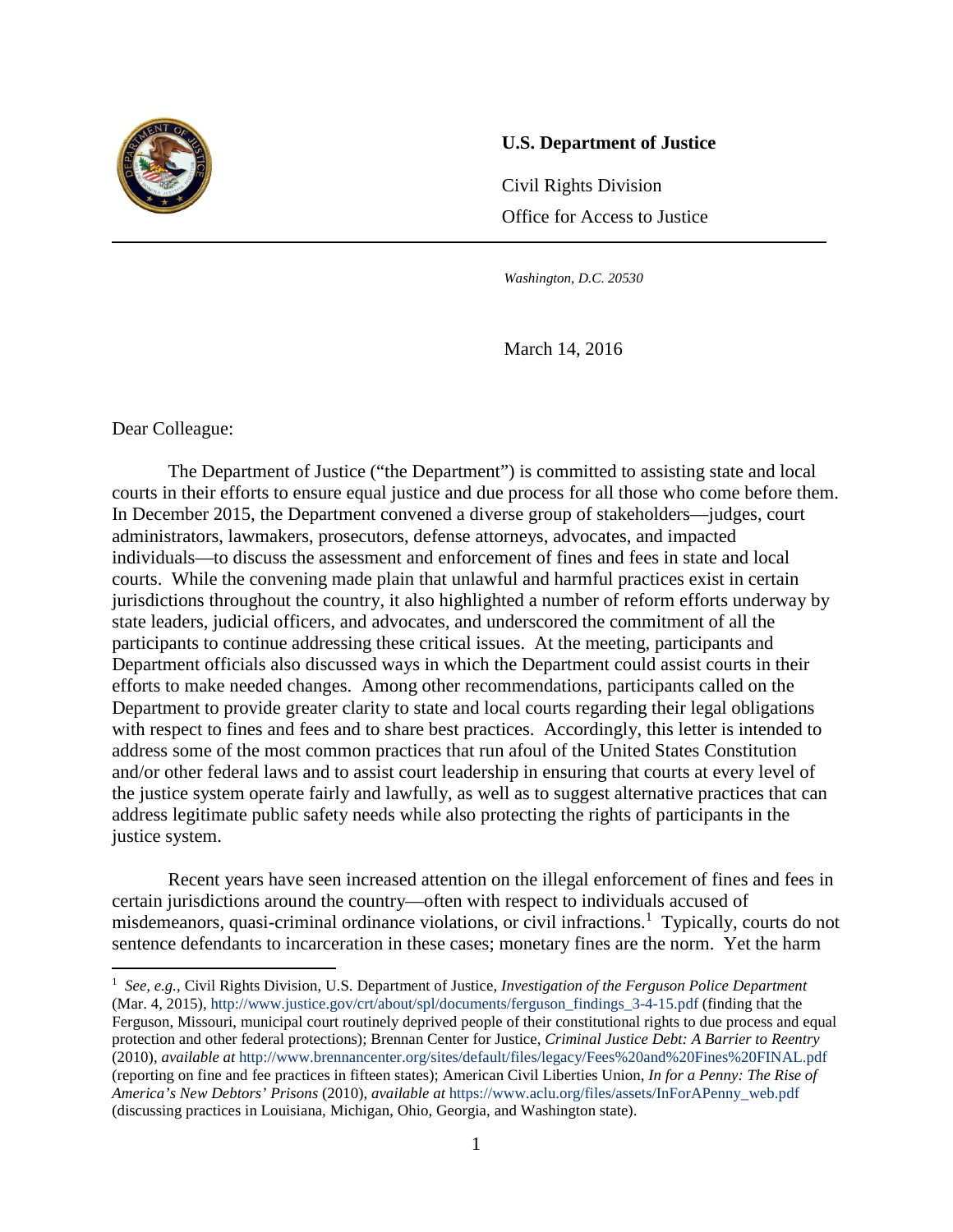caused by unlawful practices in these jurisdictions can be profound. Individuals may confront escalating debt; face repeated, unnecessary incarceration for nonpayment despite posing no danger to the community<sup>2</sup>; lose their jobs; and become trapped in cycles of poverty that can be nearly impossible to escape.<sup>3</sup> Furthermore, in addition to being unlawful, to the extent that these practices are geared not toward addressing public safety, but rather toward raising revenue, they can cast doubt on the impartiality of the tribunal and erode trust between local governments and their constituents.<sup>4</sup>

To help judicial actors protect individuals' rights and avoid unnecessary harm, we discuss below a set of basic constitutional principles relevant to the enforcement of fines and fees. These principles, grounded in the rights to due process and equal protection, require the following:

- (1) Courts must not incarcerate a person for nonpayment of fines or fees without first conducting an indigency determination and establishing that the failure to pay was willful;
- (2) Courts must consider alternatives to incarceration for indigent defendants unable to pay fines and fees;
- (3) Courts must not condition access to a judicial hearing on the prepayment of fines or fees;
- (4) Courts must provide meaningful notice and, in appropriate cases, counsel, when enforcing fines and fees;
- (5) Courts must not use arrest warrants or license suspensions as a means of coercing the payment of court debt when individuals have not been afforded constitutionally adequate procedural protections;
- (6) Courts must not employ bail or bond practices that cause indigent defendants to remain incarcerated solely because they cannot afford to pay for their release; and
- (7) Courts must safeguard against unconstitutional practices by court staff and private contractors.

In court systems receiving federal funds, these practices may also violate Title VI of the Civil Rights Act of 1964, 42 U.S.C. § 2000d, when they unnecessarily impose disparate harm on the basis of race or national origin.

 $\overline{\phantom{a}}$ 

 $2$  Nothing in this letter is intended to suggest that courts may not preventively detain a defendant pretrial in order to secure the safety of the public or appearance of the defendant.

*See* Council of Economic Advisers, Issue Brief, *Fines, Fees, and Bail: Payments in the Criminal Justice System that Disproportionately Impact the Poor*, at 1 (Dec. 2015), *available at*

https://www.whitehouse.gov/sites/default/files/page/files/1215\_cea\_fine\_fee\_bail\_issue\_brief.pdf (describing the disproportionate impact on the poor of fixed monetary penalties, which "can lead to high levels of debt and even incarceration for failure to fulfil a payment" and create "barriers to successful re-entry after an offense").

<sup>4</sup> *See* Conference of State Court Administrators, 2011-2012 Policy Paper, *Courts Are Not Revenue Centers* (2012), *available at* [https://csgjusticecenter.org/wp-content/uploads/2013/07/2011-12-COSCA-report.pdf.](https://csgjusticecenter.org/wp-content/uploads/2013/07/2011-12-COSCA-report.pdf)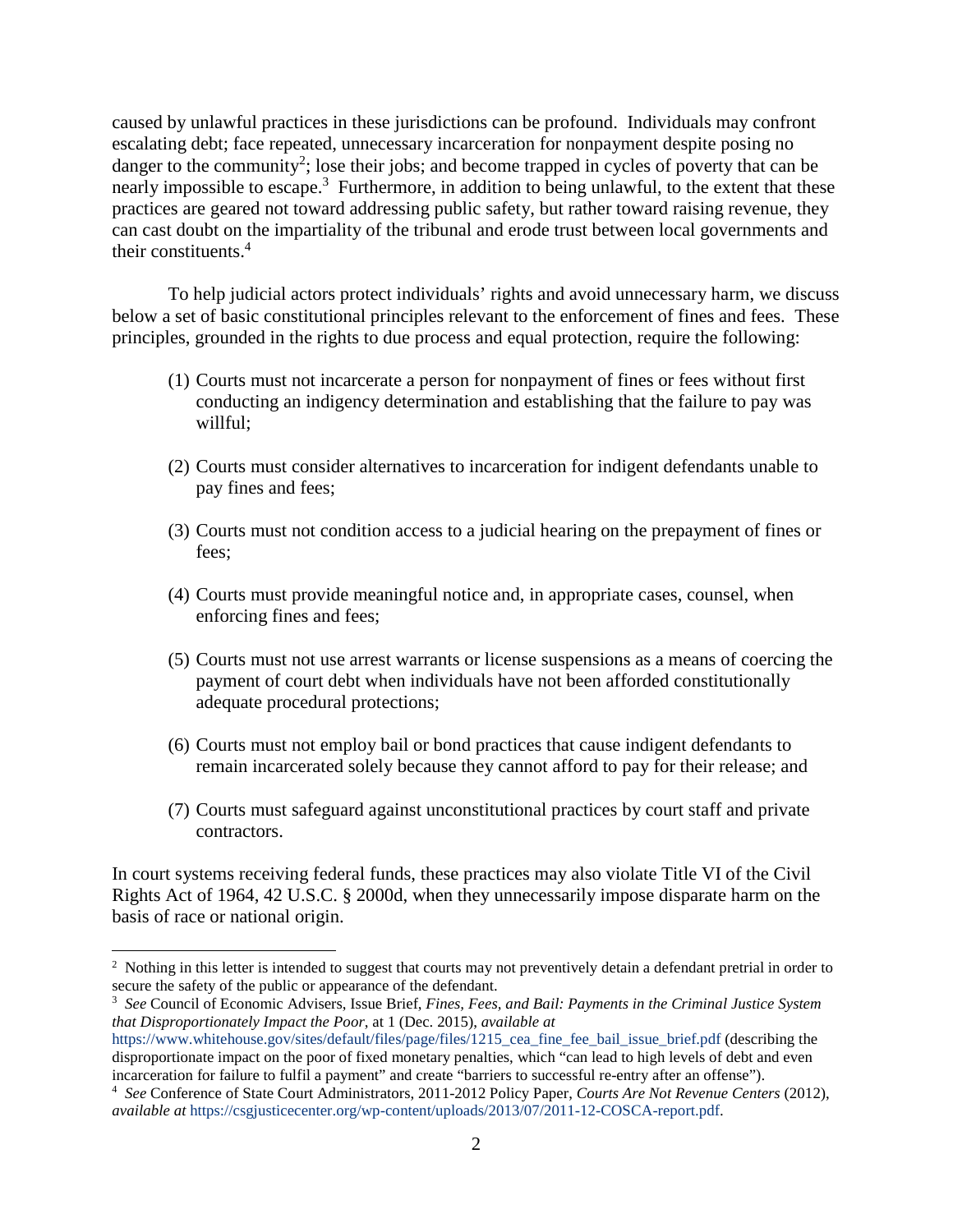As court leaders, your guidance on these issues is critical. We urge you to review court rules and procedures within your jurisdiction to ensure that they comply with due process, equal protection, and sound public policy. We also encourage you to forward a copy of this letter to every judge in your jurisdiction; to provide appropriate training for judges in the areas discussed below; and to develop resources, such as bench books, to assist judges in performing their duties lawfully and effectively. We also hope that you will work with the Justice Department, going forward, to continue to develop and share solutions for implementing and adhering to these principles.

# 1. Courts must not incarcerate a person for nonpayment of fines or fees without first conducting an indigency determination and establishing that the failure to pay was willful.

The due process and equal protection principles of the Fourteenth Amendment prohibit "punishing a person for his poverty." *Bearden v. Georgia*, 461 U.S. 660, 671 (1983). Accordingly, the Supreme Court has repeatedly held that the government may not incarcerate an individual solely because of inability to pay a fine or fee. In *Bearden*, the Court prohibited the incarceration of indigent probationers for failing to pay a fine because "[t]o do otherwise would deprive the probationer of his conditional freedom simply because, through no fault of his own, he cannot pay the fine. Such a deprivation would be contrary to the fundamental fairness required by the Fourteenth Amendment." *Id.* at 672-73; *see also Tate v. Short*, 401 U.S. 395, 398 (1971) (holding that state could not convert defendant's unpaid fine for a fine-only offense to incarceration because that would subject him "to imprisonment solely because of his indigency"); *Williams v. Illinois*, 399 U.S. 235, 241-42 (1970) (holding that an indigent defendant could not be imprisoned longer than the statutory maximum for failing to pay his fine). The Supreme Court recently reaffirmed this principle in *Turner v. Rogers*, 131 S. Ct. 2507 (2011), holding that a court violates due process when it finds a parent in civil contempt and jails the parent for failure to pay child support, without first inquiring into the parent's ability to pay. *Id.* at 2518-19.

To comply with this constitutional guarantee, state and local courts must inquire as to a person's ability to pay prior to imposing incarceration for nonpayment. Courts have an affirmative duty to conduct these inquiries and should do so sua sponte. *Bearden*, 461 U.S. at 671. Further, a court's obligation to conduct indigency inquiries endures throughout the life of a case. *See id.* at 662-63. A probationer may lose her job or suddenly require expensive medical care, leaving her in precarious financial circumstances. For that reason, a missed payment cannot itself be sufficient to trigger a person's arrest or detention unless the court first inquires anew into the reasons for the person's non-payment and determines that it was willful. In addition, to minimize these problems, courts should inquire into ability to pay at sentencing, when contemplating the assessment of fines and fees, rather than waiting until a person fails to pay.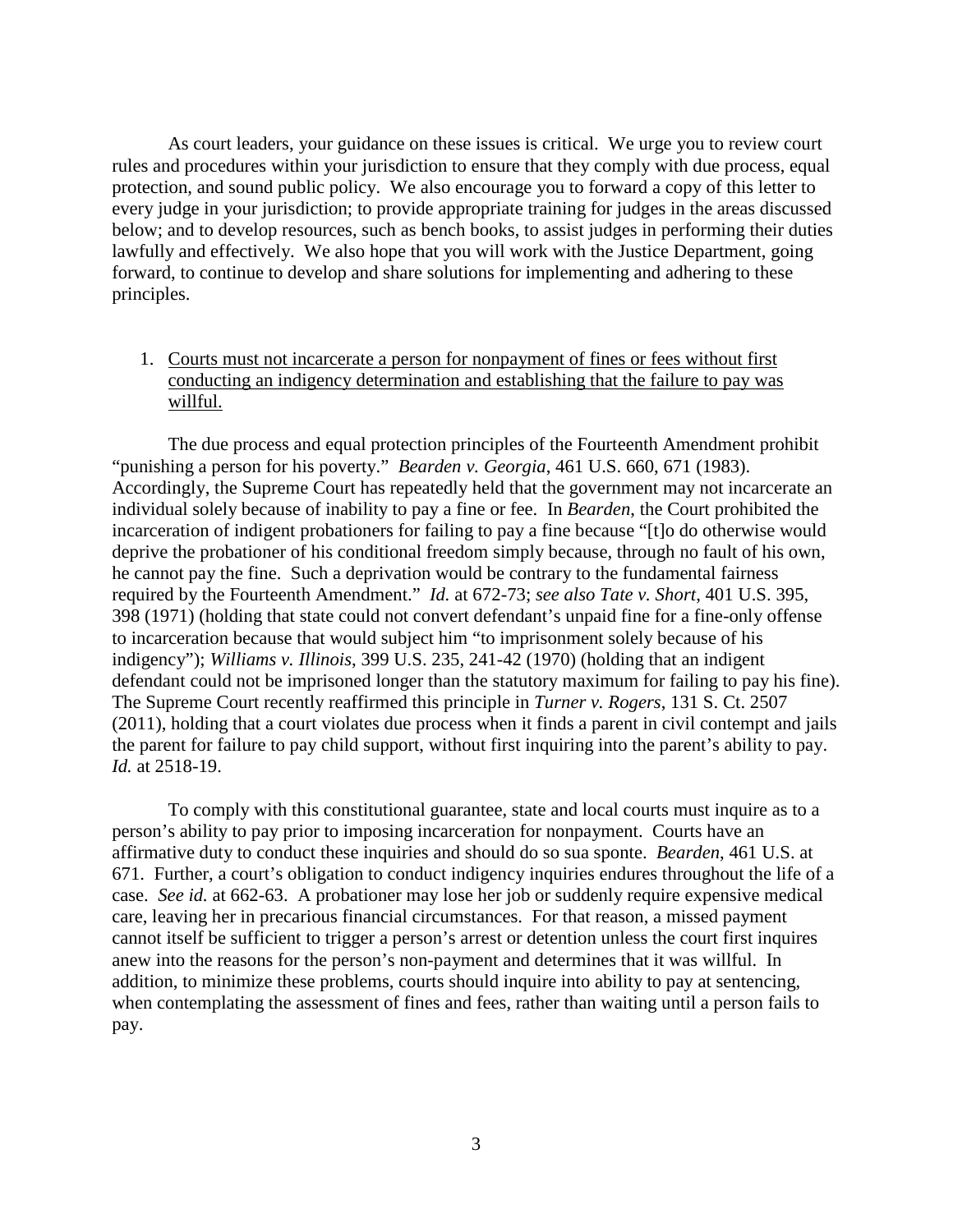Under *Bearden*, standards for indigency inquiries must ensure fair and accurate assessments of defendants' ability to pay. Due process requires that such standards include both notice to the defendant that ability to pay is a critical issue, and a meaningful opportunity for the defendant to be heard on the question of his or her financial circumstances. *See Turner*, 131 S. Ct. at 2519-20 (requiring courts to follow these specific procedures, and others, to prevent unrepresented parties from being jailed because of financial incapacity). Jurisdictions may benefit from creating statutory presumptions of indigency for certain classes of defendants—for example, those eligible for public benefits, living below a certain income level, or serving a term of confinement. *See, e.g.*, R.I. Gen. Laws § 12-20-10 (listing conditions considered "prima facie evidence of the defendant's indigency and limited ability to pay," including but not limited to "[q]ualification for and/or receipt of" public assistance, disability insurance, and food stamps).

## 2. Courts must consider alternatives to incarceration for indigent defendants unable to pay fines and fees.

When individuals of limited means cannot satisfy their financial obligations, *Bearden*  requires consideration of "alternatives to imprisonment." 461 U.S. at 672. These alternatives may include extending the time for payment, reducing the debt, requiring the defendant to attend traffic or public safety classes, or imposing community service. *See id.* Recognizing this constitutional imperative, some jurisdictions have codified alternatives to incarceration in state law. *See, e.g.*, Ga. Code Ann. § 42-8-102(f)(4)(A) (2015) (providing that for "failure to report to probation or failure to pay fines, statutory surcharges, or probation supervision fees, the court shall consider the use of alternatives to confinement, including community service"); *see also Tate*, 401 U.S. at 400 n.5 (discussing effectiveness of fine payment plans and citing examples from several states). In some cases, it will be immediately apparent that a person is not and will not likely become able to pay a monetary fine. Therefore, courts should consider providing alternatives to indigent defendants not only after a failure to pay, but also in lieu of imposing financial obligations in the first place.

Neither community service programs nor payment plans, however, should become a means to impose greater penalties on the poor by, for example, imposing onerous user fees or interest. With respect to community service programs, court officials should consider delineating clear and consistent standards that allow individuals adequate time to complete the service and avoid creating unreasonable conflicts with individuals' work and family obligations. In imposing payment plans, courts should consider assessing the defendant's financial resources to determine a reasonable periodic payment, and should consider including a mechanism for defendants to seek a reduction in their monthly obligation if their financial circumstances change.

#### 3. Courts must not condition access to a judicial hearing on prepayment of fines or fees.

State and local courts deprive indigent defendants of due process and equal protection if they condition access to the courts on payment of fines or fees. *See Boddie v. Connecticut*, 401 U.S. 371, 374 (1971) (holding that due process bars states from conditioning access to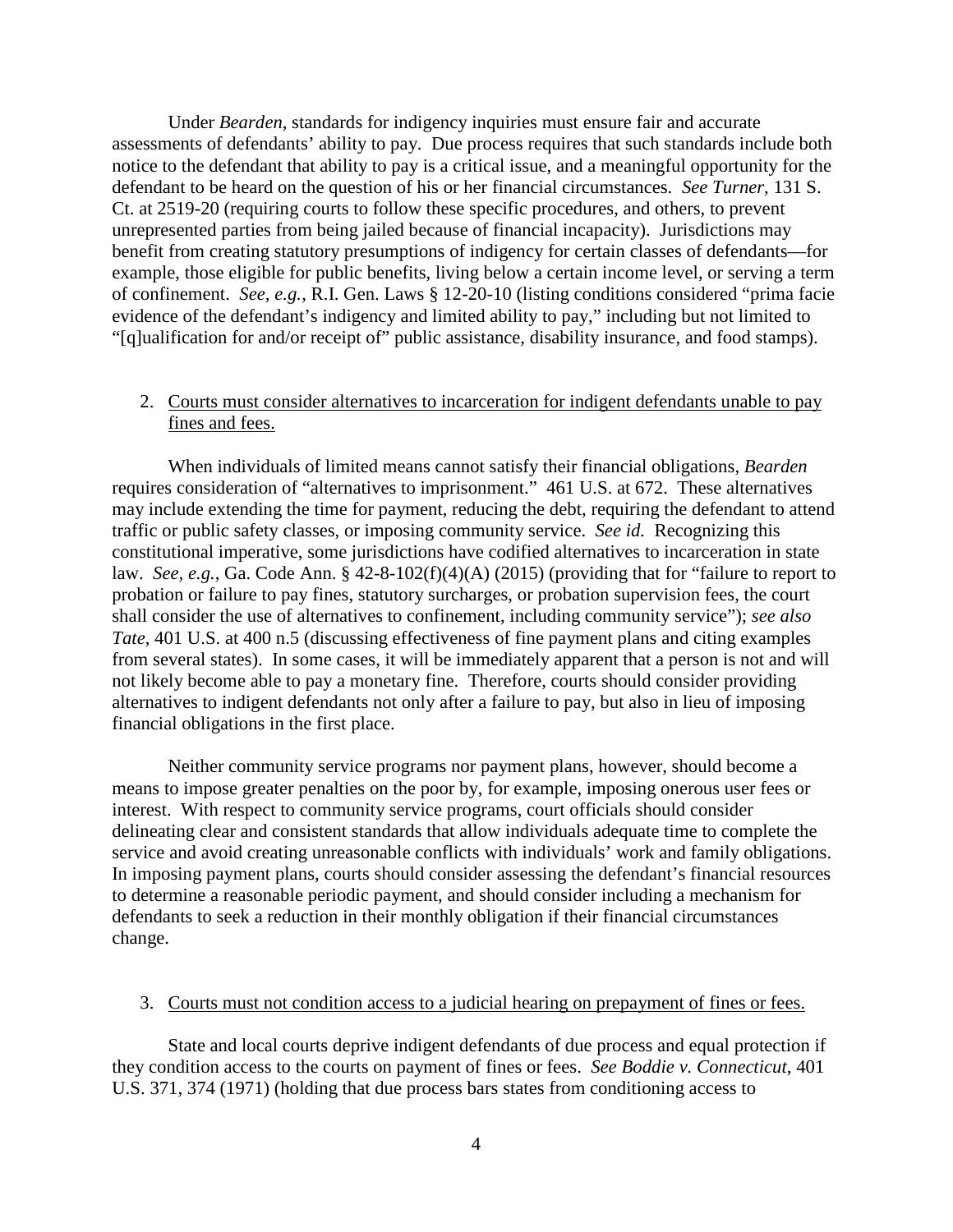compulsory judicial process on the payment of court fees by those unable to pay); *see also Tucker v. City of Montgomery Bd. of Comm'rs*, 410 F. Supp. 494, 502 (M.D. Ala. 1976) (holding that the conditioning of an appeal on payment of a bond violates indigent prisoners' equal protection rights and "'has no place in our heritage of Equal Justice Under Law'" (citing *Burns v. Ohio*, 360 U.S. 252, 258 (1959)). 5

This unconstitutional practice is often framed as a routine administrative matter. For example, a motorist who is arrested for driving with a suspended license may be told that the penalty for the citation is \$300 and that a court date will be scheduled only upon the completion of a \$300 payment (sometimes referred to as a prehearing "bond" or "bail" payment). Courts most commonly impose these prepayment requirements on defendants who have failed to appear, depriving those defendants of the opportunity to establish good cause for missing court. Regardless of the charge, these requirements can have the effect of denying access to justice to the poor.

## 4. Courts must provide meaningful notice and, in appropriate cases, counsel, when enforcing fines and fees.

"An elementary and fundamental requirement of due process in any proceeding which is to be accorded finality is notice reasonably calculated, under all the circumstances, to apprise interested parties of the pendency of the action and afford them an opportunity to present their objections." *Mullane v. Cent. Hanover Bank & Trust Co*., 339 U.S. 306, 314-15 (1950); *see also Turner*, 131 S. Ct. at 2519 (discussing the importance of notice in proceedings to enforce a child support order). Thus, constitutionally adequate notice must be provided for even the most minor cases. Courts should ensure that citations and summonses adequately inform individuals of the precise charges against them, the amount owed or other possible penalties, the date of their court hearing, the availability of alternate means of payment, the rules and procedures of court, their rights as a litigant, or whether in-person appearance is required at all. Gaps in this vital information can make it difficult, if not impossible, for defendants to fairly and expeditiously resolve their cases. And inadequate notice can have a cascading effect, resulting in the defendant's failure to appear and leading to the imposition of significant penalties in violation of the defendant's due process rights.

Further, courts must ensure defendants' right to counsel in appropriate cases when enforcing fines and fees. Failing to appear or to pay outstanding fines or fees can result in incarceration, whether through the pursuit of criminal charges or criminal contempt, the imposition of a sentence that had been suspended, or the pursuit of civil contempt proceedings. The Sixth Amendment requires that a defendant be provided the right to counsel in any criminal proceeding resulting in incarceration, *see Scott v. Illinois*, 440 U.S. 367, 373 (1979); *Argersinger v. Hamlin*, 407 U.S. 25, 37 (1972), and indeed forbids imposition of a suspended jail sentence on a probationer who was not afforded a right to counsel when originally convicted and sentenced,

 $\overline{a}$ 

<sup>5</sup> The Supreme Court reaffirmed this principle in *Little v. Streater*, 452 U.S. 1, 16-17 (1981), when it prohibited conditioning indigent persons' access to blood tests in adversarial paternity actions on payment of a fee, and in *M.L.B. v. S.L.J.*, 519 U.S. 102, 107 (1996), when it prohibited charging filing fees to indigent persons seeking to appeal from proceedings terminating their parental rights.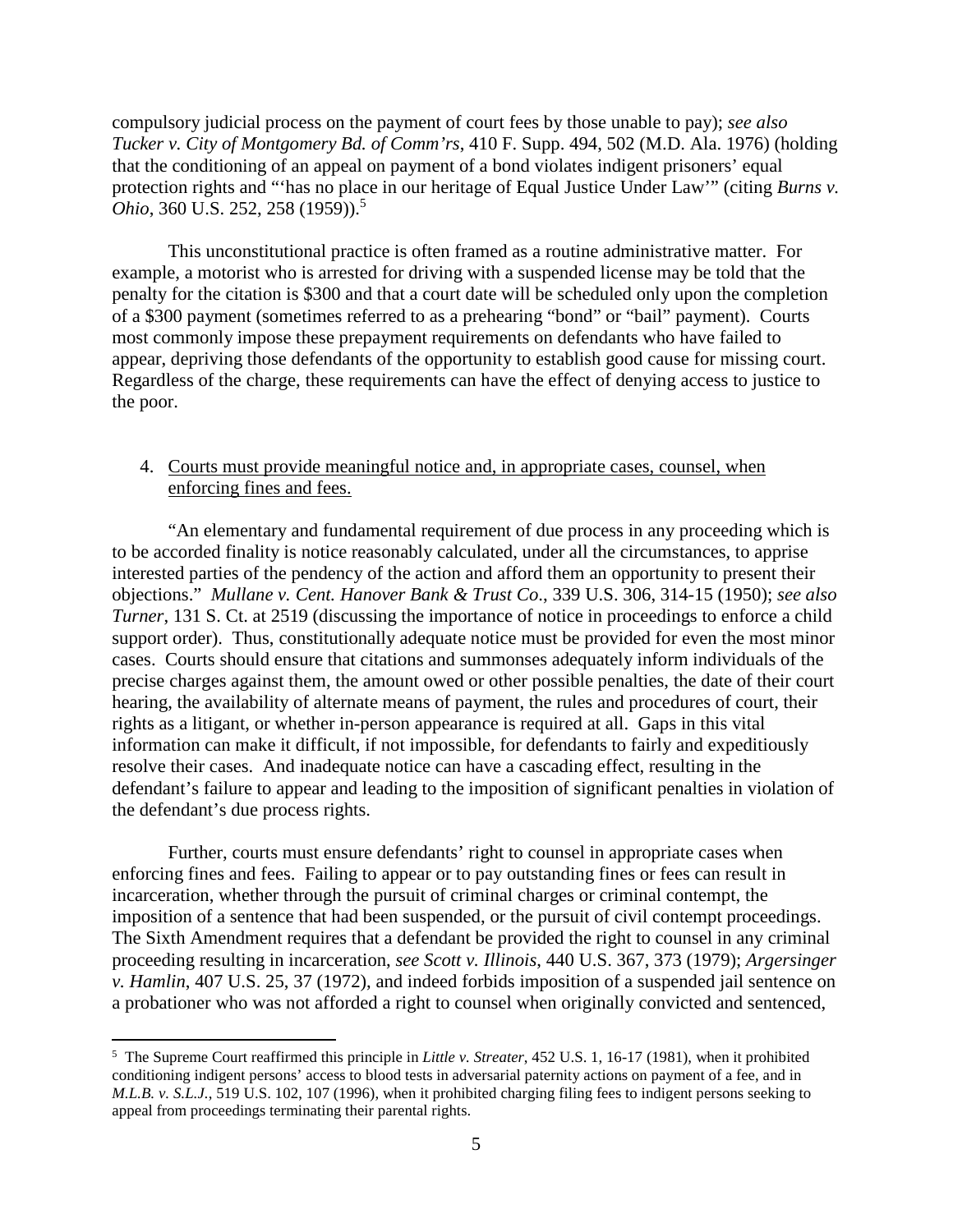*see Alabama v. Shelton*, 535 U.S. 654, 662 (2002). Under the Fourteenth Amendment, defendants likewise may be entitled to counsel in civil contempt proceedings for failure to pay fines or fees. *See Turner*, 131 S. Ct. at 2518-19 (holding that, although there is no automatic right to counsel in civil contempt proceedings for nonpayment of child support, due process is violated when neither counsel nor adequate alternative procedural safeguards are provided to prevent incarceration for inability to pay).<sup>6</sup>

## 5. Courts must not use arrest warrants or license suspensions as a means of coercing the payment of court debt when individuals have not been afforded constitutionally adequate procedural protections.

The use of arrest warrants as a means of debt collection, rather than in response to public safety needs, creates unnecessary risk that individuals' constitutional rights will be violated. Warrants must not be issued for failure to pay without providing adequate notice to a defendant, a hearing where the defendant's ability to pay is assessed, and other basic procedural protections. *See Turner*, 131 S. Ct. at 2519; *Bearden*, 461 U.S. at 671-72; *Mullane*, 339 U.S. at 314-15. When people are arrested and detained on these warrants, the result is an unconstitutional deprivation of liberty. Rather than arrest and incarceration, courts should consider less harmful and less costly means of collecting justifiable debts, including civil debt collection.<sup>7</sup>

In many jurisdictions, courts are also authorized—and in some cases required—to initiate the suspension of a defendant's driver's license to compel the payment of outstanding court debts. If a defendant's driver's license is suspended because of failure to pay a fine, such a suspension may be unlawful if the defendant was deprived of his due process right to establish inability to pay. *See Bell v. Burson*, 402 U.S. 535, 539 (1971) (holding that driver's licenses "may become essential in the pursuit of a livelihood" and thus "are not to be taken away without that procedural due process required by the Fourteenth Amendment"); *cf. Dixon v. Love*, 431 U.S. 105, 113-14 (1977) (upholding revocation of driver's license after conviction based in part on the due process provided in the underlying criminal proceedings); *Mackey v. Montrym*, 443 U.S. 1, 13-17 (1979) (upholding suspension of driver's license after arrest for driving under the influence and refusal to take a breath-analysis test, because suspension "substantially served" the government's interest in public safety and was based on "objective facts either within the personal knowledge of an impartial government official or readily ascertainable by him," making the risk of erroneous deprivation low). Accordingly, automatic license suspensions premised on determinations that fail to comport with *Bearden* and its progeny may violate due process.

 $\overline{a}$ 

<sup>&</sup>lt;sup>6</sup> Turner's ruling that the right to counsel is not automatic was limited to contempt proceedings arising from failure to pay child support to a custodial parent who is unrepresented by counsel. *See* 131 S. Ct. at 2512, 2519. The Court explained that recognizing such an automatic right in that context "could create an asymmetry of representation." *Id.* at 2519. The Court distinguished those circumstances from civil contempt proceedings to recover funds due to the government, which "more closely resemble debt-collection proceedings" in which "[t]he government is likely to have counsel or some other competent representative." *Id.* at 2520.

<sup>&</sup>lt;sup>7</sup> Researchers have questioned whether the use of police and jail resources to coerce the payment of court debts is cost-effective. *See, e.g.*, Katherine Beckett & Alexes Harris, *On Cash and Conviction: Monetary Sanctions as Misguided Policy*, 10 CRIMINOLOGY & PUB. POL'Y 505, 527-28 (2011). This strategy may also undermine public safety by diverting police resources and stimulating public distrust of law enforcement.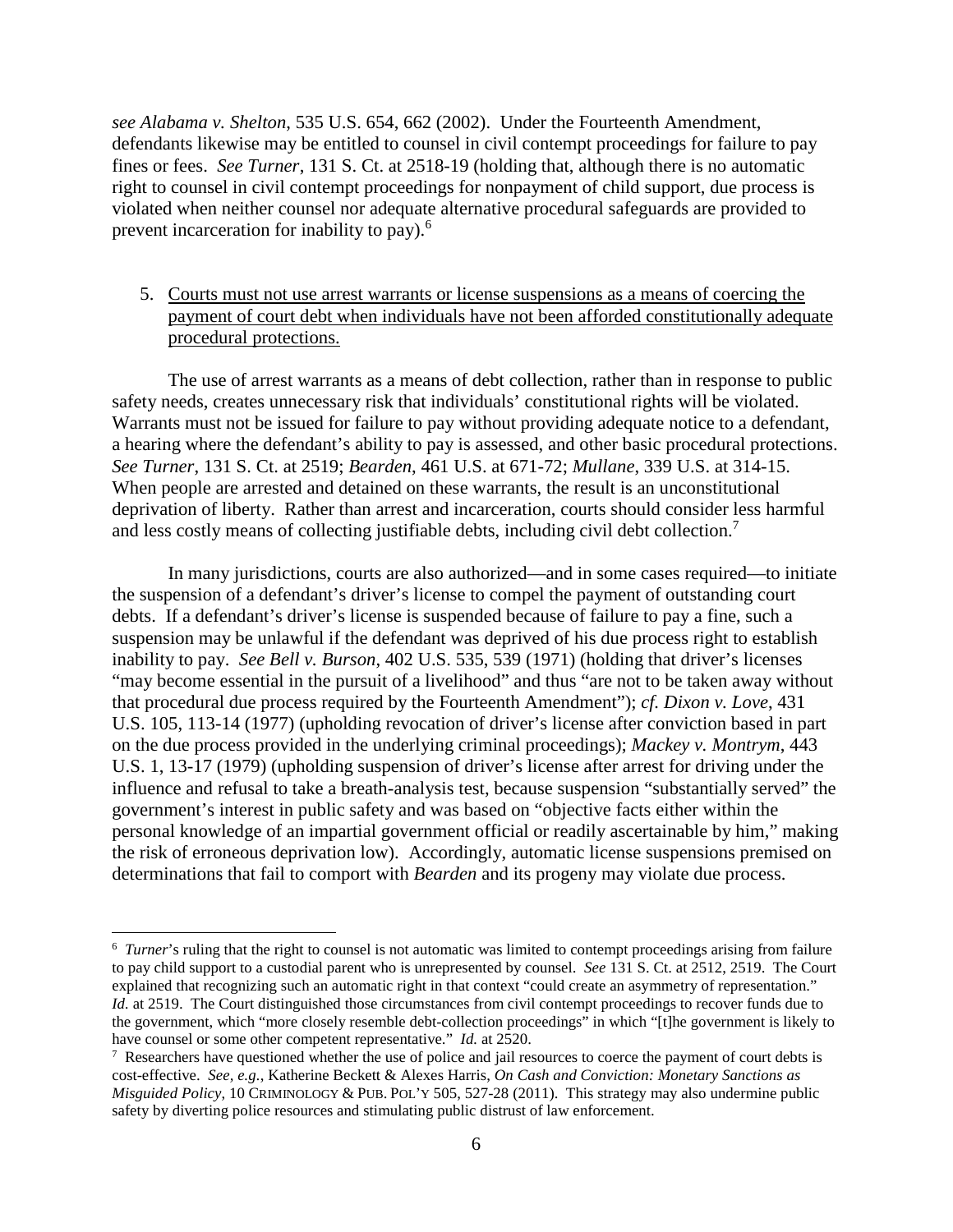Even where such suspensions are lawful, they nonetheless raise significant public policy concerns. Research has consistently found that having a valid driver's license can be crucial to individuals' ability to maintain a job, pursue educational opportunities, and care for families.<sup>8</sup> At the same time, suspending defendants' licenses decreases the likelihood that defendants will resolve pending cases and outstanding court debts, both by jeopardizing their employment and by making it more difficult to travel to court, and results in more unlicensed driving. For these reasons, where they have discretion to do so, state and local courts are encouraged to avoid suspending driver's licenses as a debt collection tool, reserving suspension for cases in which it would increase public safety.<sup>9</sup>

#### 6. Courts must not employ bail or bond practices that cause indigent defendants to remain incarcerated solely because they cannot afford to pay for their release.

When indigent defendants are arrested for failure to make payments they cannot afford, they can be subjected to another independent violation of their rights: prolonged detention due to unlawful bail or bond practices. Bail that is set without regard to defendants' financial capacity can result in the incarceration of individuals not because they pose a threat to public safety or a flight risk, but rather because they cannot afford the assigned bail amount.

As the Department of Justice set forth in detail in a federal court brief last year, and as courts have long recognized, any bail practices that result in incarceration based on poverty violate the Fourteenth Amendment. *See* Statement of Interest of the United States, *Varden v. City of Clanton*, No. 2:15-cv-34-MHT-WC, at 8 (M.D. Ala., Feb. 13, 2015) (citing *Bearden*, 461 U.S. at 671; *Tate*, 401 U.S. at 398; *Williams*, 399 U.S. at 240-41).<sup>10</sup> Systems that rely primarily on secured monetary bonds without adequate consideration of defendants' financial means tend to result in the incarceration of poor defendants who pose no threat to public safety solely because they cannot afford to pay.<sup>11</sup> To better protect constitutional rights while ensuring defendants' appearance in court and the safety of the community, courts should consider transitioning from a system based on secured monetary bail alone to one grounded in objective risk assessments by pretrial experts. *See, e.g.*, D.C. Code § 23-1321 (2014); Colo. Rev. Stat. 16-

l

<sup>8</sup> *See, e.g.*, Robert Cervero, et al., *Transportation as a Stimulus of Welfare-to-Work: Private versus Public Mobility*, 22 J. PLAN. EDUC. & RES. 50 (2002); Alan M. Voorhees, et al., *Motor Vehicles Affordability and Fairness Task Force: Final Report*, at xii (2006), *available at* http://www.state.nj.us/mvc/pdf/About/AFTF\_final\_02.pdf (a study of suspended drivers in New Jersey, which found that 42% of people lost their jobs as a result of the driver's license suspension, that 45% of those could not find another job, and that this had the greatest impact on seniors and lowincome individuals).

<sup>9</sup> *See* Am. Ass'n of Motor Veh. Adm'rs, *Best Practices Guide to Reducing Suspended Drivers*, at 3 (2013), *available at* http://www.aamva.org/WorkArea/linkit.aspx?LinkIdentifier=id&ItemID=3723&libID=3709 (recommending that "legislatures repeal state laws requiring the suspension of driving privileges for non-highway safety related violations" and citing research supporting view that fewer driver suspensions for non-compliance with court requirements would increase public safety).

<sup>&</sup>lt;sup>10</sup> The United States' Statement of Interest in *Varden* is available at

http://www.justice.gov/sites/default/files/opa/pressreleases/attachments/2015/02/13/varden statement\_ of\_interest.pdf. 11 *See supra* Statement of the United States, *Varden*, at 11 (citing Timothy R. Schnacke, U.S. Department of Justice,

National Institute of Corrections, FUNDAMENTALS OF BAIL: A RESOURCE GUIDE FOR PRETRIAL PRACTITIONERS AND A FRAMEWORK FOR AMERICAN PRETRIAL REFORM, at 2 (2014), *available at* http://nicic.gov/library/028360).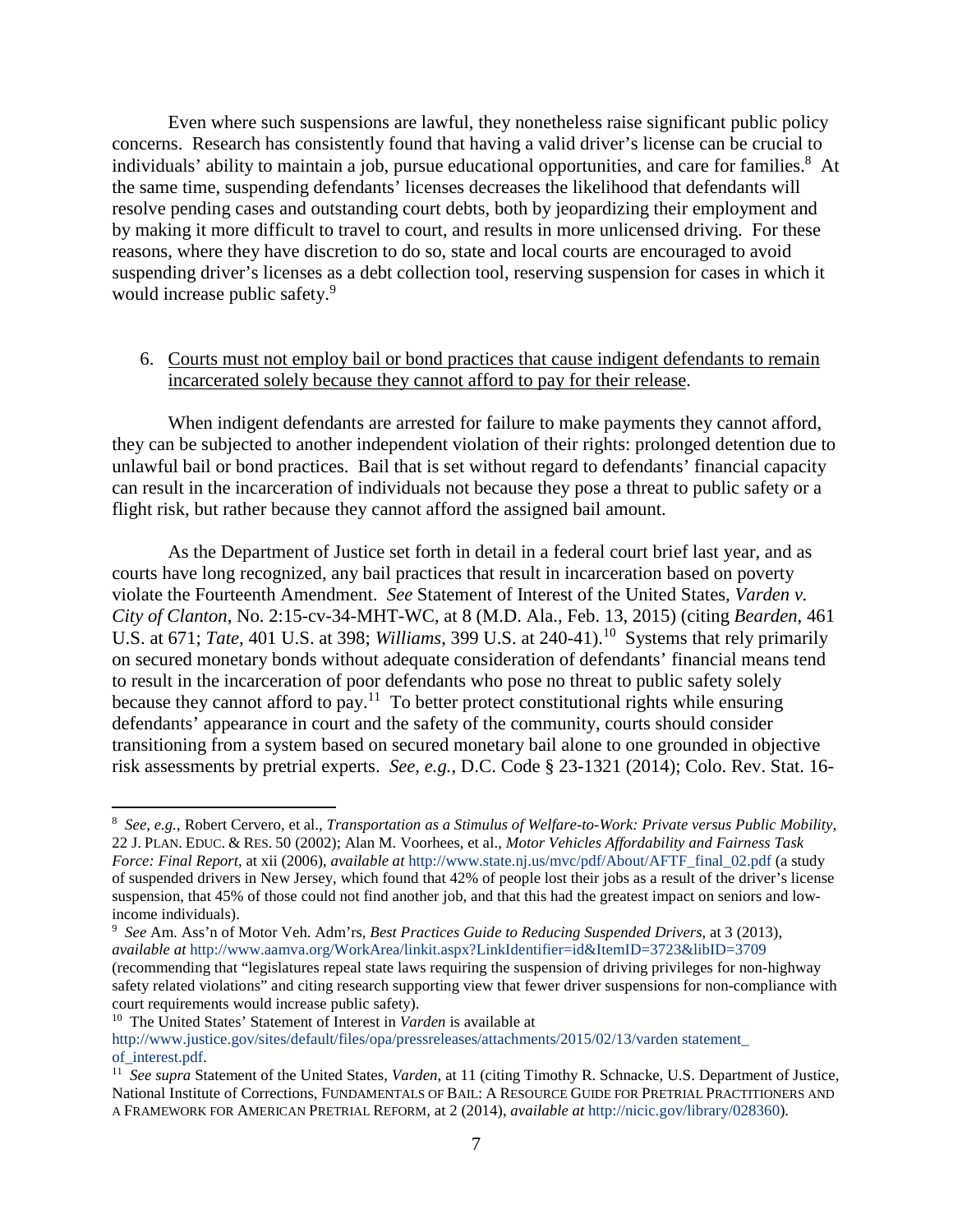4-104 (2014); Ky. Rev. Stat. Ann. § 431.066 (2015); N.J. S. 946/A1910 (enacted 2015); *see also* 18 U.S.C. § 3142 (permitting pretrial detention in the federal system when no conditions will reasonably assure the appearance of the defendant and safety of the community, but cautioning that "[t]he judicial officer may not impose a financial condition that results in the pretrial detention of the person").

# 7. Courts must safeguard against unconstitutional practices by court staff and private contractors.

In many courts, especially those adjudicating strictly minor or local offenses, the judge or magistrate may preside for only a few hours or days per week, while most of the business of the court is conducted by clerks or probation officers outside of court sessions. As a result, clerks and other court staff are sometimes tasked with conducting indigency inquiries, determining bond amounts, issuing arrest warrants, and other critical functions—often with only perfunctory review by a judicial officer, or no review at all. Without adequate judicial oversight, there is no reliable means of ensuring that these tasks are performed consistent with due process and equal protection. Regardless of the size of the docket or the limited hours of the court, judges must ensure that the law is followed and preserve "both the appearance and reality of fairness, generating the feeling, so important to a popular government, that justice has been done." *Marshall v. Jerrico, Inc.*, 446 U.S. 238, 242 (1980) (internal quotation marks omitted); *see also*  American Bar Association, MODEL CODE OF JUDICIAL CONDUCT, Canon 2, Rules 2.2, 2.5, 2.12.

Additional due process concerns arise when these designees have a direct pecuniary interest in the management or outcome of a case—for example, when a jurisdiction employs private, for-profit companies to supervise probationers. In many such jurisdictions, probation companies are authorized not only to collect court fines, but also to impose an array of discretionary surcharges (such as supervision fees, late fees, drug testing fees, etc.) to be paid to the company itself rather than to the court. Thus, the probation company that decides what services or sanctions to impose stands to profit from those very decisions. The Supreme Court has "always been sensitive to the possibility that important actors in the criminal justice system may be influenced by factors that threaten to compromise the performance of their duty." *Young v. U.S. ex rel. Vuitton et Fils S.A.*, 481 U.S. 787, 810 (1987). It has expressly prohibited arrangements in which the judge might have a pecuniary interest, direct or indirect, in the outcome of a case. *See Tumey v. Ohio*, 273 U.S. 510, 523 (1927) (invalidating conviction on the basis of \$12 fee paid to the mayor only upon conviction in mayor's court); *Ward v. Village of Monroeville, Ohio*, 409 U.S. 57, 61-62 (1972) (extending reasoning of *Tumey* to cases in which the judge has a clear but not direct interest). It has applied the same reasoning to prosecutors, holding that the appointment of a private prosecutor with a pecuniary interest in the outcome of a case constitutes fundamental error because it "undermines confidence in the integrity of the criminal proceeding." *Young*, 481 U.S. at 811-14. The appointment of a private probation company with a pecuniary interest in the outcome of its cases raises similarly fundamental concerns about fairness and due process.

\* \* \* \* \*